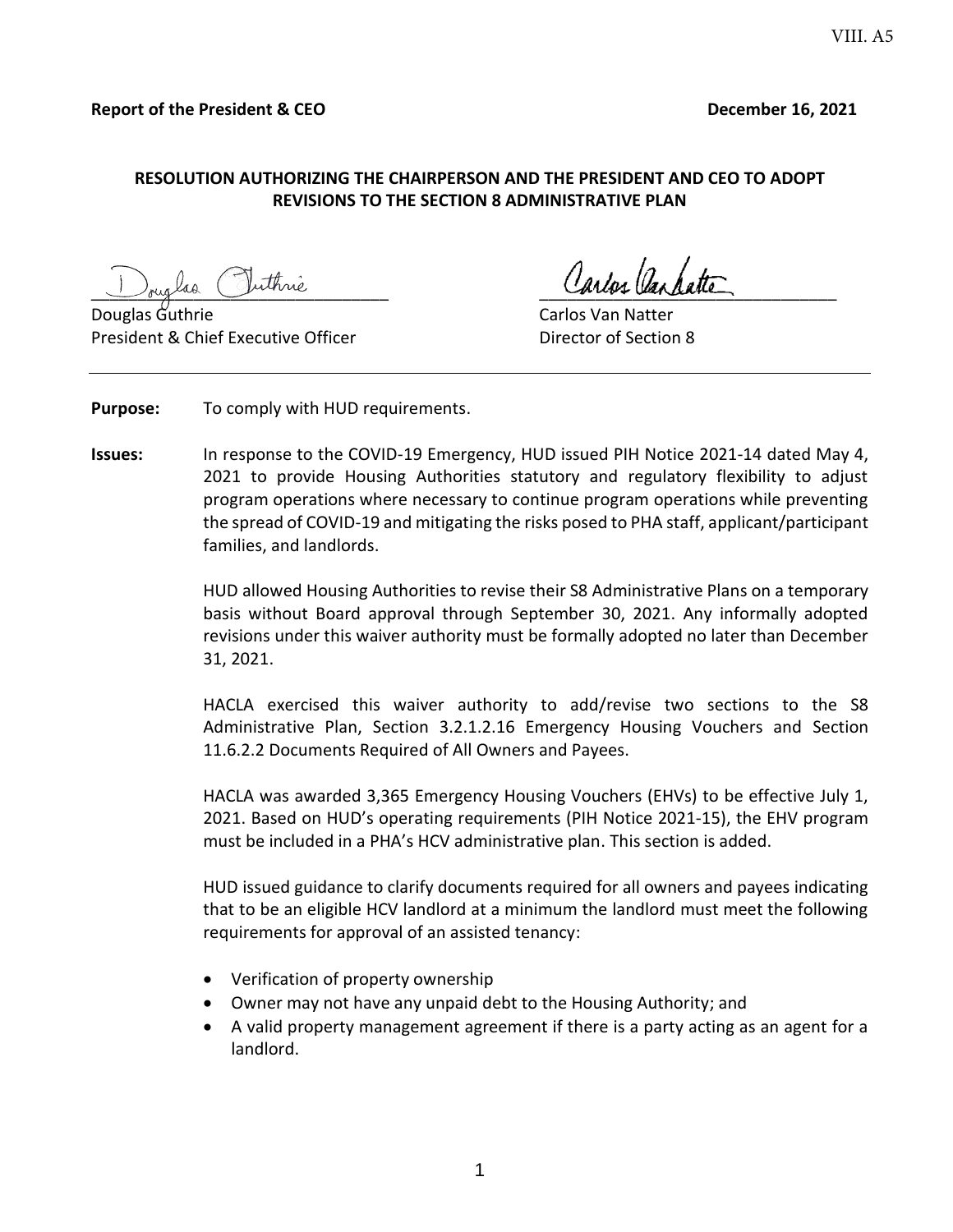The revision to this section removes the requirement for a copy of a valid government issued photo identification card for each owner and authorized signatory as that has become an unnecessary hurdle to owner participation in the program.

**Vision Plan:** The Vision Plan articulates HACLA's mission and organization values in terms of People, Place, and Pathways goals. People goals focus on improving resident well-being and ensuring residents live in safer, healthier communities with a broad range of programs and services. Place goals relate to affordable housing preservation and expansion, and Pathways goals emphasize internal capacity-building, staff accountability and innovation, and developing new community partnerships. The revisions to the Section 8 Administrative Plan provide concrete examples of the numerous steps HACLA is taking in pursuit of these goals.

**Funding:** This approval requires no funds.

#### **Environmental Review:** Not Applicable.

**Section 3:** Not Applicable.

#### **Attachments:**

- **1.** Resolution
- **2.** Section 8 Administrative Plan Revisions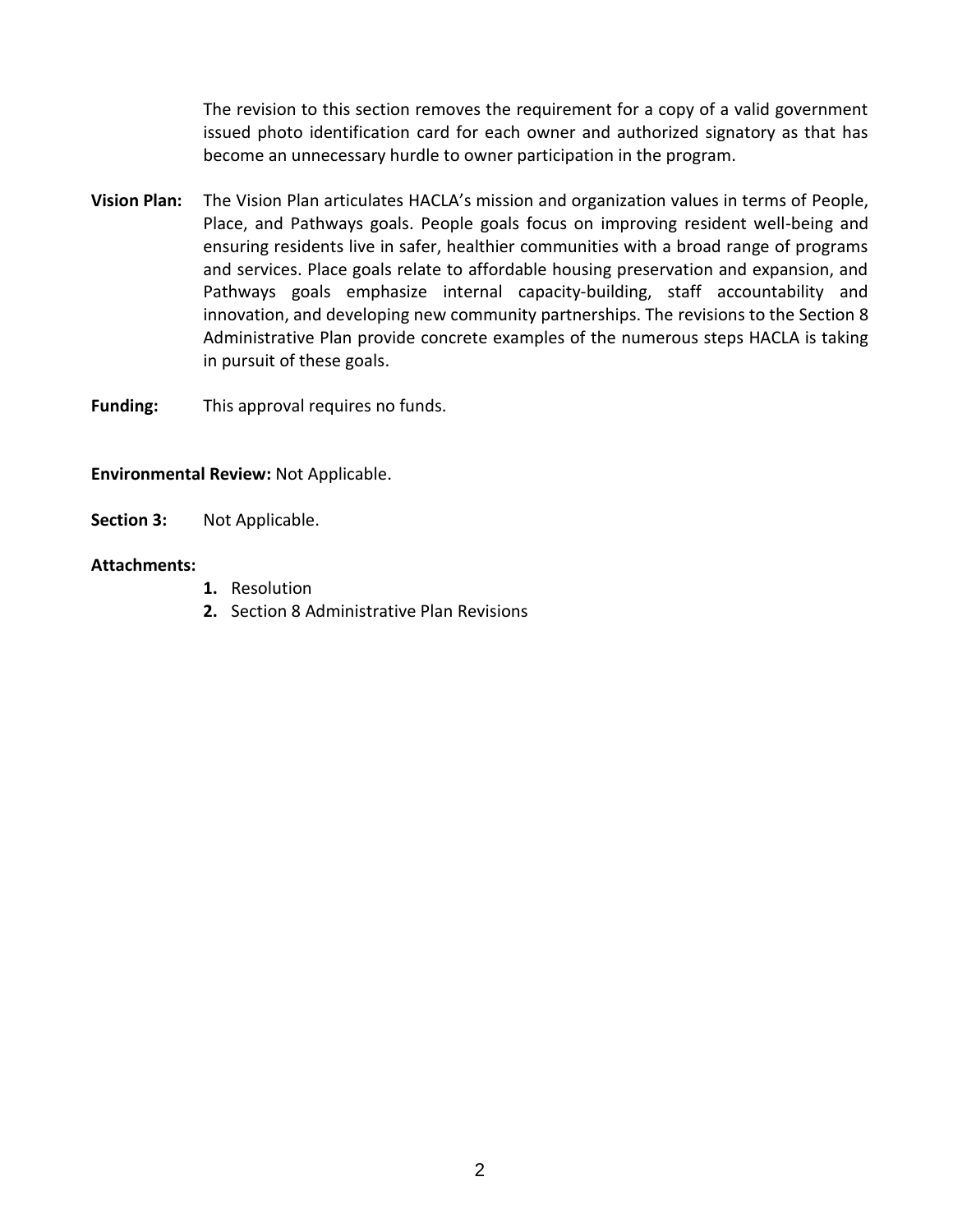#### **RESOLUTION NO.\_\_\_\_\_\_\_\_\_\_\_\_\_\_**

## **RESOLUTION AUTHORIZING THE CHAIRPERSON AND THE PRESIDENT AND CEO TO ADOPT REVISIONS TO THE SECTION 8 ADMINISTRATIVE PLAN**

**WHEREAS**, in response to the COVID-19 Emergency, HUD issued PIH Notice 2021-14 dated May 4, 2021 to provide Housing Authorities statutory and regulatory flexibility to adjust program operations where necessary to continue program operations while preventing the spread of COVID-19 and mitigating the risks posed to PHA staff, applicant/participant families, and landlords;

**WHEREAS**, HUD allowed Housing Authorities to revise their S8 Administrative Plans on a temporary basis without Board approval through September 30, 2021. Any informally adopted revisions under this waiver authority must be formally adopted no later than December 31, 2021; and

**WHEREAS**, HACLA exercised this waiver authority to add/revise two sections to the S8 Administrative Plan: Section 3.2.1.2.16 Emergency Housing Vouchers and Section 11.6.2.2 Documents Required of All Owners and Payees.

**NOW, THEREFORE, BE IT RESOLVED** that the Board of Commissioners approves the revisions to add Section 3.2.1.2.16 Emergency Housing Vouchers and revise the Section 11.6.2.2 Documents Required of All Owners and Payees to the Section 8 Administrative Plan.

**BE IT FURTHER RESOLVED** that this Resolution shall take effect immediately.

APPROVED AS TO FORM HOUSING AUTHORITY OF THE CITY OF LOS ANGELES

James Johnson, General Counsel **Communist County Constant Cielo Castro, Chairperson** 

By:  $\Box$ 

DATE ADOPTED:  $\blacksquare$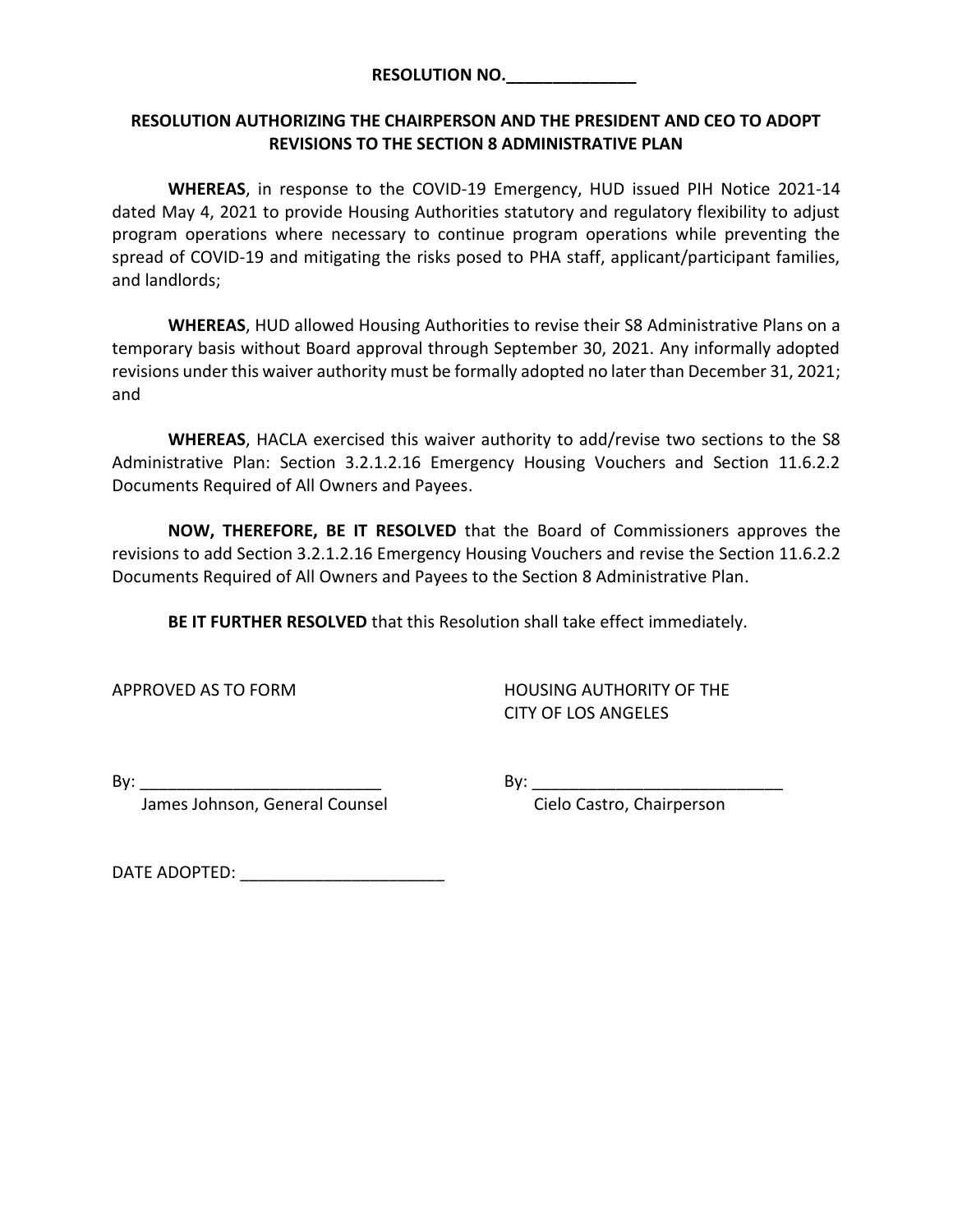Attachment No. 2: Section 8 Administrative Plan Revisions

Add Section 3.2.1.2.16 Emergency Housing Vouchers to read as follows:

(Strikeout = deleted text. *Bold italics* = added text)

## *3.2.1.2.16 Emergency Housing Vouchers*

*HACLA was awarded 3,365 Emergency Housing Vouchers (EHVs) to be effective July 1, 2021. The American Rescue Plan Act of 2021 authorized the funding for this housing assistance program (Public Law 117-2).*

*After September 30, 2023, the Housing Authority will not reissue any previously leased EHV, regardless of when the assistance for the formerly assisted family ends or ended. All EHVs under lease on or after October 1, 2023, will not under any circumstances be reissued to another family when the participant leaves the program for any reason. The funds appropriated for the EHV program are available for obligation by HUD only until September 30, 2030.*

*The administrative policies adopted in the Section 8 Administrative Plan apply to EHV unless such policies conflict with the requirements of the American Rescue Plan (ARP), the requirements of PIH Notice 2021-15 dated May 5, 2021, or the alternative requirements outlined below.*

## *Eligibility*

*The Housing Authority must partner with the Continuum of Care (CoC) or other homeless or victim services providers to assist qualifying families through a direct referral process. EHV waiting list is based on direct referrals.*

*In order to be eligible for an EHV, an individual or family must meet one of four eligibility categories:*

- *1. Homeless*
- *2. At risk of homelessness*
- *3. Fleeing, or attempting to flee, domestic violence, dating violence, sexual assault, stalking, or human trafficking*
- *4. Recently homeless and for whom providing rental assistance will prevent the family's homelessness or having high risk of housing instability.*

*The Continuum of Care (CoC) or another partnering agency that makes direct referrals to the Housing Authority conducts the verification that the individual or family meets one of these four eligibility categories.*

*The CoC or other direct referral partner must provide supporting documentation to the Housing Authority that the family meet one of the four eligible categories for EHV assistance.*

*The income targeting requirements of section 16(b) of the United States Housing Act of 1937 and § 982.201(b)(2) are waived and do not apply for EHV families. The Housing Authority can*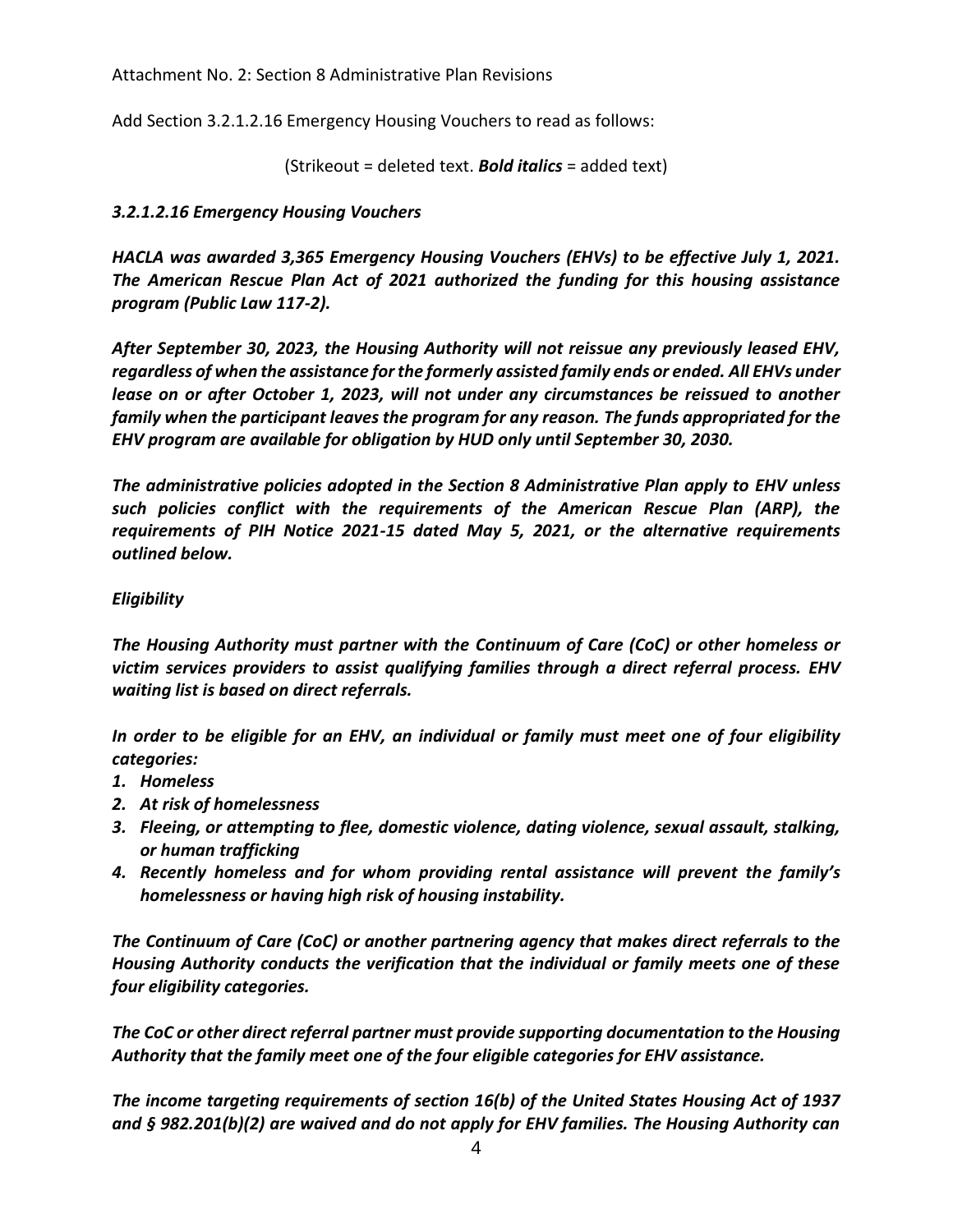*effectively serve individuals and families in all the eligibility categories under the ARP who may be at a variety of income levels, including low-income families.*

## *Grounds for Denial of Admission*

*HUD requires HACLA to prohibit admission to EHV applicants under the following circumstances:*

- *(1) if any household member has ever been convicted of drug-related criminal activity for manufacture or production of methamphetamine on the premises of federally assisted housing.*
- *(2) if any member of the household is subject to a lifetime registration requirement under a State sex offender registration program.*

*Unlike regular HCV admissions, the Housing Authority may not deny an EHV applicant admission regardless of whether:*

- *Any member of the family has been evicted from federally assisted housing in the last five years*
- *A Housing Authority has ever terminated assistance under the program for any member of the family.*
- *The family currently owes rent or other amounts to the Housing Authority or to another Housing Authority in connection with Section 8 or public housing assistance under the 1937 Act.*
- *The family has not reimbursed any Housing Authority for amounts paid to an owner under a HAP contract for rent, damages to the unit, or other amounts owed by the family under the lease.*
- *The family breached an agreement with the Housing Authority to pay amounts owed to a Housing Authority, or amounts paid to an owner by a Housing Authority.*
- *The family would otherwise be prohibited admission under alcohol abuse standards established by the Housing Authority in accordance with §982.553(a)(3).*
- *The PHA determines that any household member is currently engaged in or has engaged in during a reasonable time before the admission, drug-related criminal activity.*

*Similar to the HUD-Veterans Affairs Supportive Housing (HUD-VASH) program, HUD is eliminating the Housing Authority's permissive prohibitions for EHV admissions for drugrelated criminal activity.*

#### *Initial Search Term*

*The initial term for an EHV must be at least 120 days. Any extensions, suspensions, and progress reports will remain under the policies in the Section 8 Administrative Plan but will apply after the minimum 120-day initial search term.*

# *Services Fee*

*The Services Fee has four main components:*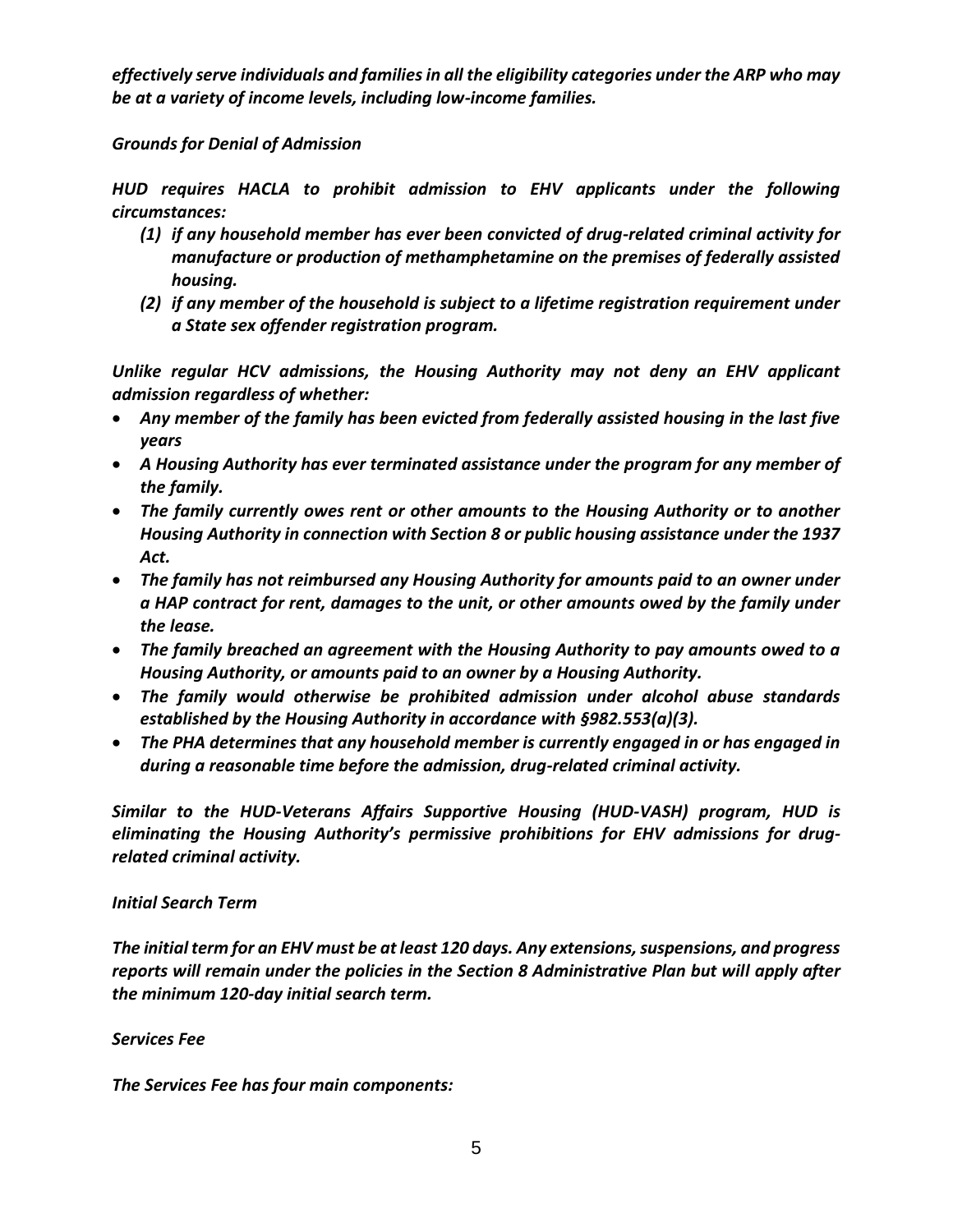- *1. Housing Search Assistance. The Housing Authority will use the service fee funding to provide housing search assistance to EHV families during their initials housing search.*
- *2. Security Deposit/Utility Deposit/Rental Application/Holding Fee. At the discretion of the Housing Authority and based on the availability of funds, this fee may be used for:*
	- *Application fees/non-refundable administrative or processing fees/refundable application deposit assistance.*
	- *Holding fees.*
	- *Security deposit assistance.*
	- *Utility deposit assistance/utility arrears.*
- *3. Owner-related. At the discretion of the Housing Authority and based on the availability of funds, this fee may be used for:*
	- *Owner recruitment and outreach.*
	- *Owner incentive and/or retention payments.*
- *4. Other eligible uses. At the discretion of the Housing Authority and based on the availability of funds, this fee may be used for:*
	- *Moving expenses (including move-in fees and deposits).*
	- *Tenant-readiness services.*
	- *Essential household items.*
	- *Renter's insurance if required by the lease.*

# *Voucher Payment Standard*

*On October 16, 2018, HUD approved a waiver to allow HACLA to apply the current payment standard to the HAP calculation at the time it approves a rent increase requested by the landlord that occurs before the family's regular reexamination.*

*This waiver request applies under the following circumstances:*

- *HACLA has adopted increased payment standards for its program;*
- *The contract rent for the family's unit increased;*
- *The contract rent increase occurs prior to the family's next annual reexamination; and*

*The family would bear the burden of the contract rent increase due to an increased TTP.*

Revise Section 11.6.2.2 Documents Required of All Owners and Payees to read as follows:

(Strikeout = deleted text. *Bold italics* = added text)

The HACLA verifies the following documents of all owners and payees:

- A copy of the property*'s title or* vesting *documents* that establishes ownership of the rental property that is consistent with information provided by the owner in the
- Request For Tenancy Approval (RFTA) packet, or a copy of the recorded Grant Deed for the assisted property (a Deed of Trust is not an acceptable replacement);
- A copy of a signed, completed IRS form W-9, Request for Taxpayer Identification Number and Certification for each owner entity;
- A copy of a signed, completed IRS form W-9, Request for Taxpayer Identification Number and Certification for any payee if different from the owner entity; *and*